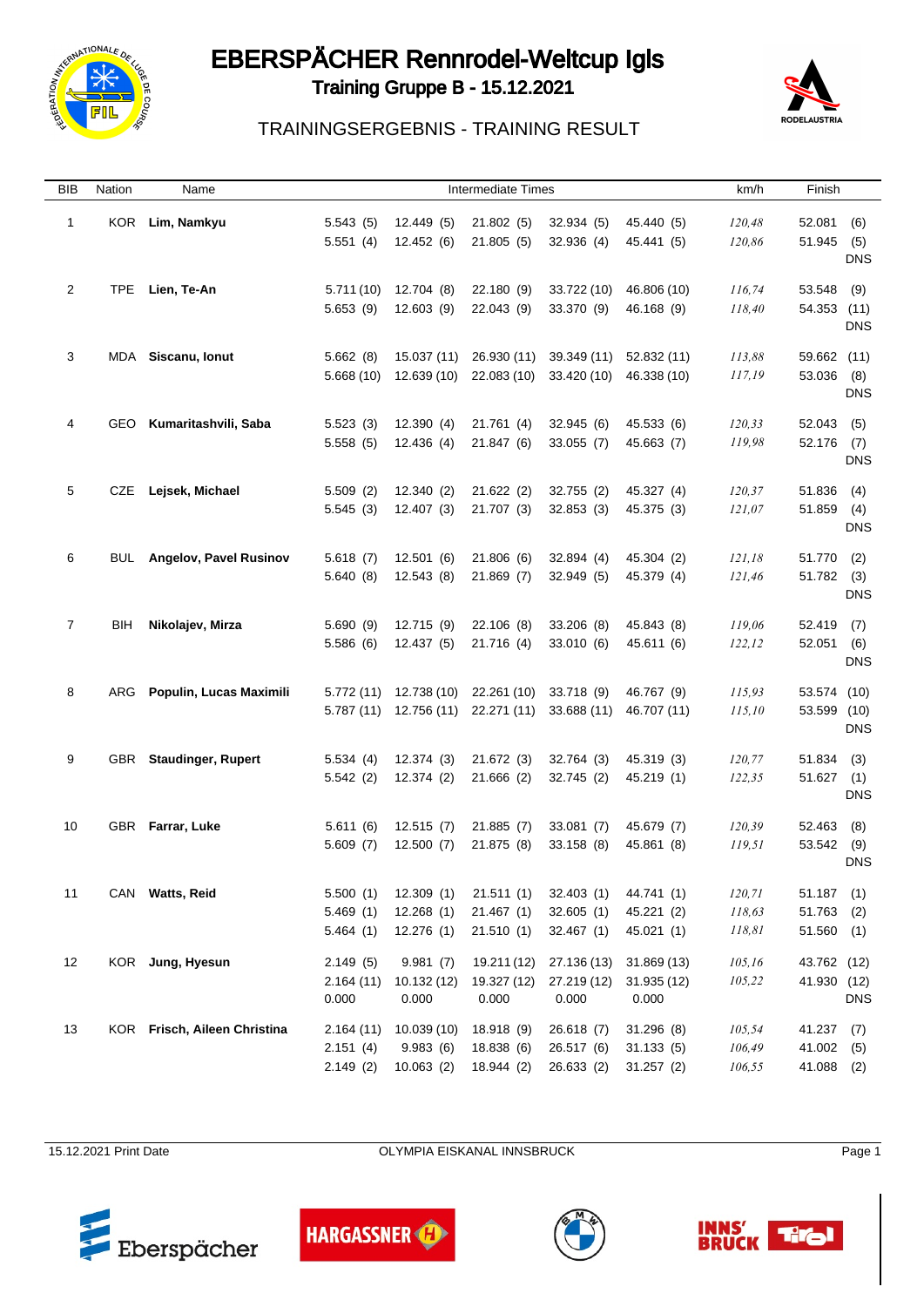

# EBERSPÄCHER Rennrodel-Weltcup Igls





#### TRAININGSERGEBNIS - TRAINING RESULT

| BIB | Nation     | Name                 |           |             | <b>Intermediate Times</b> |             |             | km/h   | Finish      |            |
|-----|------------|----------------------|-----------|-------------|---------------------------|-------------|-------------|--------|-------------|------------|
| 14  |            | KOR You, Dohee       | 2.142(3)  | 9.924(3)    | 18.718 (5)                | 26.389 (5)  | 31.008(5)   | 106,01 |             | DNF        |
|     |            |                      | 2.161(9)  | 10.204 (13) | 19.468 (13)               | 27.433 (13) | 32.191 (13) | 103,58 | 42.294      | (13)       |
|     |            |                      | 0.000     | 0.000       | 0.000                     | 0.000       | 0.000       |        |             | <b>DNS</b> |
| 15  | KOR.       | Park, Jinyong        | 2.088(2)  | 10.005(4)   | 19.147 (4)                | 26.976 (4)  | 31.640(4)   | 106,75 | 41.493      | (4)        |
|     |            | Kang, Dong           | 2.094(2)  | 9.819(1)    | 18.522(1)                 | 26.130(1)   | 30.707(1)   | 110,03 | 40.432      | (2)        |
|     |            |                      | 2.086(1)  | 9.848(1)    | 18.579 (1)                | 26.206(1)   | 30.791(1)   | 109,71 | 40.524      | (1)        |
|     |            |                      |           |             |                           |             |             |        |             |            |
| 16  | <b>TPE</b> | Lin, Sin-Rong        | 2.158(7)  | 9.997(9)    | 18.893 (8)                | 26.627 (8)  | 31.272(7)   | 106,45 | 41.120      | (6)        |
|     |            |                      | 2.155(5)  | 10.031 (9)  | 18.981 (10)               | 26.770 (11) | 31.453 (10) | 105,37 | 41.402      | (9)        |
|     |            |                      | 0.000     | 0.000       | 0.000                     | 0.000       | 0.000       |        |             | <b>DNS</b> |
| 17  | MDA        | Descalui, Doina      | 2.195(13) | 10.098 (12) | 19.036 (11)               | 26.811 (10) | 31.499 (10) | 105,44 | 41.464      | (9)        |
|     |            |                      | 2.192(13) | 10.057(11)  | 18.992 (11)               | 26.769 (10) | 31.465 (11) | 106,01 | 41.423 (10) |            |
|     |            |                      | 0.000     | 0.000       | 0.000                     | 0.000       | 0.000       |        |             | <b>DNS</b> |
|     |            |                      |           |             |                           |             |             |        |             |            |
| 18  | IRL        | Desmond, Elsa        | 2.163(10) | 10.047(11)  | 19.023 (10)               | 26.842 (11) | 31.592 (11) | 103,94 | 41.717 (11) |            |
|     |            |                      | 2.159(7)  | 10.004(8)   | 18.912(7)                 | 26.674 (8)  | 31.341(8)   | 105,32 | 41.333      | (8)        |
|     |            |                      | 0.000     | 0.000       | 0.000                     | 0.000       | 0.000       |        |             | <b>DNS</b> |
| 19  | CZE        | Cezikova, Anna       | 2.158(7)  | 9.952(6)    | 18.770 (6)                | 26.465 (6)  | 31.100(6)   | 106,33 | 40.962      | (5)        |
|     |            |                      | 2.156(6)  | 9.962(5)    | 18.798 (5)                | 26.514 (5)  | 31.164(6)   | 105,93 | 41.097      | (6)        |
|     |            |                      | 0.000     | 0.000       | 0.000                     | 0.000       | 0.000       |        |             | <b>DNS</b> |
|     |            |                      |           |             |                           |             |             |        |             |            |
| 20  | CZE        | Vejdelek, Filip      | 2.158(4)  | 9.959(3)    | 18.735 (3)                | 26.484 (3)  | 31.161(3)   | 107,79 | 41.038      | (3)        |
|     |            | Pekny, Zdenek        | 2.134(4)  | 9.933(4)    | 18.754 (4)                | 26.445 (4)  | 31.114(4)   | 104,62 | 41.159      | (4)        |
|     |            |                      | 0.000     | 0.000       | 0.000                     | 0.000       | 0.000       |        |             | <b>DNS</b> |
| 21  | BUL        | Marinova, Detelina   | 2.161(9)  | 9.994(8)    | 18.888 (7)                | 26.676 (9)  | 31.378 (9)  | 104,90 | 41.398      | (8)        |
|     |            |                      | 2.161(9)  | 9.999(7)    | 18.920 (8)                | 26.711 (9)  | 31.434(9)   | 104,74 | 41.498 (11) |            |
|     |            |                      | 0.000     | 0.000       | 0.000                     | 0.000       | 0.000       |        |             | <b>DNS</b> |
| 22  |            | NZL Cox, Ella        | 2.174(12) | 10.150(13)  | 19.238 (13)               | 27.059 (12) | 31.738 (12) | 105,88 | 41.617 (10) |            |
|     |            |                      | 2.185(12) | 10.038 (10) | 18.936 (9)                | 26.654 (7)  | 31.289(7)   | 106,44 | 41.125      | (7)        |
|     |            |                      | 0.000     | 0.000       | 0.000                     | 0.000       | 0.000       |        |             | <b>DNS</b> |
|     |            |                      |           |             |                           |             |             |        |             |            |
| 23  |            | CAN Hodgson, Makena  | 2.137(2)  | 9.892(1)    | 18.634(1)                 | 26.208(1)   | 30.765(1)   | 108,10 | 40.437      | (1)        |
|     |            |                      | 2.140(1)  | 9.923(2)    | 18.706 (2)                | 26.318 (2)  | 30.900(2)   | 107,68 | 40.623      | (2)        |
|     |            |                      | 0.000     | 0.000       | 0.000                     | 0.000       | 0.000       |        |             | <b>DNS</b> |
| 24  |            | CAN Allan, Kailey    | 2.149(5)  | 9.935(5)    | 18.714(4)                 | 26.337 (4)  | 30.927(4)   | 107,58 | 40.716 (4)  |            |
|     |            |                      | 2.149(3)  | 9.927(3)    | 18.727 (3)                | 26.368 (3)  | 30.972 (4)  | 107,36 | 40.722 (4)  |            |
|     |            |                      | 0.000     | 0.000       | 0.000                     | 0.000       | 0.000       |        |             | <b>DNS</b> |
| 25  |            | CAN Corless, Natalie | 2.142(3)  | 9.912(2)    | 18.669 (2)                | 26.260 (2)  | 30.827(2)   | 107,73 | 40.562      | (2)        |
|     |            |                      | 2.159(7)  | 9.945(4)    | 18.736 (4)                | 26.370 (4)  | 30.958(3)   | 107,31 | 40.691 (3)  |            |
|     |            |                      | 0.000     | 0.000       | 0.000                     | 0.000       | 0.000       |        |             | <b>DNS</b> |
|     |            |                      |           |             |                           |             |             |        |             |            |
| 26  |            | CAN Ellis, Trinity   | 2.133(1)  | 9.924(3)    | 18.694 (3)                | 26.283 (3)  | 30.843(3)   | 107,96 | 40.619      | (3)        |
|     |            |                      | 2.145(2)  | 9.914(1)    | 18.695(1)                 | 26.316 (1)  | 30.894(1)   | 107,83 | 40.599 (1)  |            |
|     |            |                      | 2.142(1)  | 9.919(1)    | 18.720 (1)                | 26.349 (1)  | 30.932(1)   | 107,70 | 40.696 (1)  |            |

15.12.2021 Print Date **OLYMPIA EISKANAL INNSBRUCK** Page 2